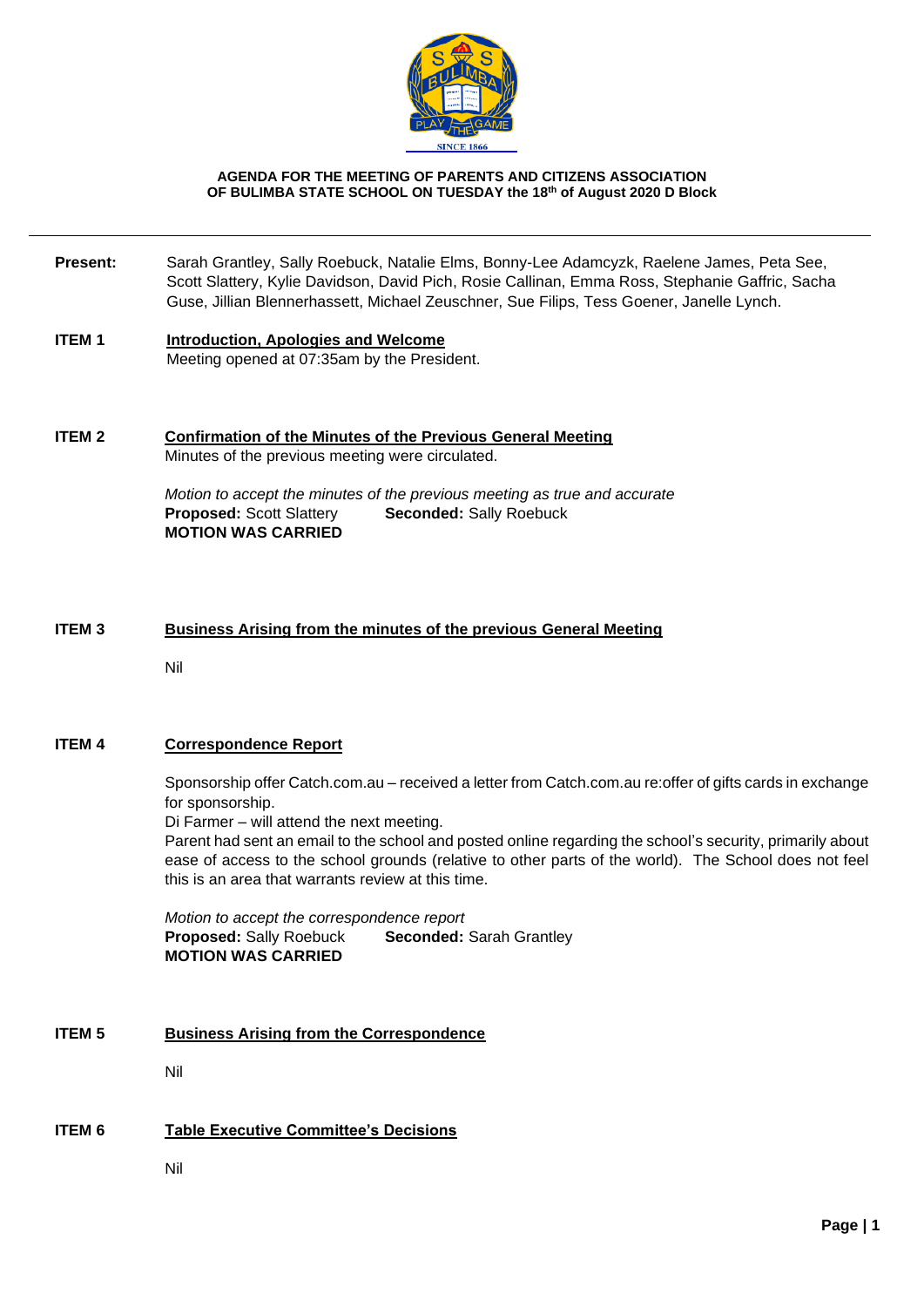### **ITEM 7 Treasurer's Report and Financial Statement, and any business arising from the Treasurer's report and financial statement**

Report was tabled by the Treasurer.

Reforecast highlighted – operating loss is forecast due to end of government support in this sector. Attendance is down. There is quite a bit of uncertainty and projections are difficult and are on the conservative side based on current numbers. The sector is unpredictable at this time and remains volatile. The full budget will be completed in November.

Question regarding SmartBites grant and freezers to be installed. The most recent grant comes in under the previous budget allowing for the desired mount of freezers. **Action** to look into stipulations around P&C co contributions for the grant.

NOTE: Declaration of interest with respect to subscription to Institute of Managers and Leaders noting interest of P&C present David Pich.

This was discussed and the course made available to OSHC staff is at a substantial discount and will provide education and training to the OSHC educators otherwise not been able to be accessed.

*Motion to accept the budget reforecast* **Proposed:** Scott Slattery **Seconded:** Stephanie Gaffric **MOTION WAS CARRIED**

# **ITEM 8 Business Unit reports and financial statements and any business arising from the business unit reports and financial statements**

Question regarding the professional development being proposed with regard to conflict and notification time and transparency. This was discussed and the course made available to OSHC staff is at a substantial discount and will provide education and training to the OSHC educators that are otherwise inaccessible. As the cost is within the budget and there is no need to provide separate notification.

Question about other learning opportunities for Educators - the Educators are receiving online training and continually engaging in professional development. This particular course is highlighted due to cost and the provider being IML.

Motion not needed as the spending is within the budget and the interest has been declared.

*Motion to accept the Business Unit reports* **Proposed:** Bonny-Lee Adamcyzk **Seconded:** Emma Ross **MOTION WAS CARRIED**

#### **ITEM 9 Other working groups**

SWIM CLUB

#### **ITEM 10 Principal's Report**

Report was circulated prior to the meeting.

Question regarding Ciao Bella's retirement. Ciao Bella has not retired and is providing support from home due to Covid-19.

EB9 implication Bulimba State School – reduction of funding for staffing as primary schools will no longer be funded for HODs but a school Bulimba SS's size would need 7-8. Important to aware of the challenges of the new agreement and the limited benefit to Bulimba State School.

Pool Report: will have a result by the end of August. Hopeful the pool will be able to used by term 4. There are options that are being investigated. The issues are largely cosmetic, the application was at fault.

Member has offered Hydraulic Engineering company to do an independent test at no cost.